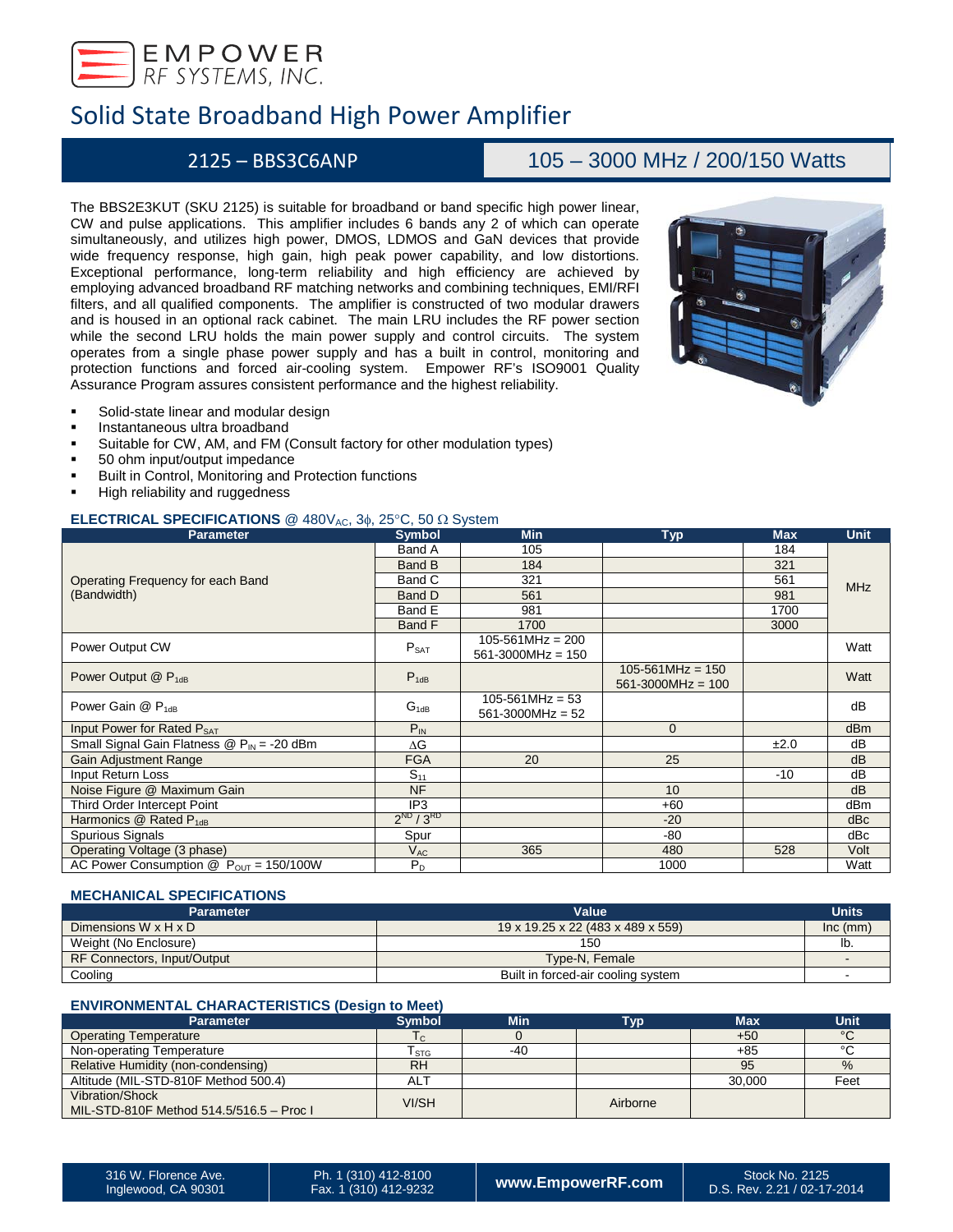

## 2125 – BBS3C6ANP 105 – 3000 MHz / 200/150 Watts

### **LIMITS**

| Input RF drive level without damage | $+10$ dBm                                                                                              | Max |
|-------------------------------------|--------------------------------------------------------------------------------------------------------|-----|
| Load VSWR $@$ Rated $P_{1dB}$       | ∞ @ all load phase & amplitude for duration of 1 minute<br>3:1 @ all load phase & amplitude continuous |     |
| <b>Thermal Overload</b>             | 85°C shutdown                                                                                          | Max |

### **J20 – Test Point Connector – D-Sub 37-Pin, Female**

| Pin#            | <b>Description</b>       | <b>Specifications</b>                                  |
|-----------------|--------------------------|--------------------------------------------------------|
| $\mathbf{1}$    | Forward Voltage 1        | 3.1V Band F $@$ $P_{1dB}$                              |
| $\overline{2}$  | Forward Voltage 2        | 2.4V Band E $@$ $P_{1dB}$                              |
| 3               | Forward Voltage 3        | 2.7V Band D $@$ $P_{1dB}$                              |
| $\overline{4}$  | Forward Voltage 4        | 3.0V Band C $@$ $P_{1dB}$                              |
| 5               | Forward Voltage 5        | 3.0V Band B $@$ $P_{1dB}$                              |
| 6               | Forward Voltage 6        | 3.0V Band A $@P_{1dB}$                                 |
| $\overline{7}$  | Reverse Voltage 1        | 1.1V Band F 3:1 @ P <sub>1dB</sub>                     |
| 8               | Reverse Voltage 2        | 1.0V Band E 3:1 @ P <sub>1dB</sub>                     |
| 9               | Reverse Voltage 3        | 1.6V Band D 3.1 @ P <sub>1dB</sub>                     |
| 10              | Reverse Voltage 4        | 1.8V Band C 3:1 @ P <sub>1dB</sub>                     |
| 11              | Reverse Voltage 5        | 1.2V Band B 3:1 @ P <sub>1dB</sub>                     |
| 12              | Reverse Voltage 6        | 1.7V Band A 3:1 @ P <sub>1dB</sub>                     |
| 13              | <b>Current Monitor 1</b> | 1.0V Band $F \circledR P_{1dB}$                        |
| 14              | <b>Current Monitor 2</b> | 0.8V Band E $@$ P <sub>1dB</sub>                       |
| 15              | <b>Current Monitor 3</b> | 0.7V Band D $@$ $P_{1dB}$                              |
| 16              | <b>Current Monitor 4</b> | 0.9V Band C @ P <sub>1dB</sub>                         |
| 17              | <b>Current Monitor 5</b> | 0.8V Band B $@$ $P_{1dB}$                              |
| 18              | <b>Current Monitor 6</b> | 0.8V Band A @ P <sub>1dB</sub>                         |
| 19              | Temp Sense 1             | 0.28V @ P <sub>1dB</sub>                               |
| 20              | Temp Alarm               | 4.86V @ P <sub>1dB</sub>                               |
| 21              | Mute 1                   | 4.36V @ P <sub>1dB</sub>                               |
| 22              | Mute 2                   | 5.98V @ P <sub>1dB</sub>                               |
| 23              | <b>VSWR Fault</b>        | 5.41V @ P <sub>1dB</sub>                               |
| 24              | Ground to Subsystem      | Ground                                                 |
| 25              | Standby                  | 5.15V @ P <sub>1dB</sub>                               |
| 26              | N/C                      | No Connection                                          |
| $\overline{27}$ | N/C                      | No Connection                                          |
| 28              | N/C                      | No Connection                                          |
| 29              | N/C                      | No Connection                                          |
| 30              | Shutdown 1               | 4V @ P <sub>1dB</sub>                                  |
| 31              | Shutdown 2               | $4V \circledR P_{1dB}$                                 |
| 32              | N/C                      | No Connection                                          |
| 33              | $+5.0$ Volts 2           | 5V @ P <sub>1dB</sub>                                  |
| 34              | N/C                      | No Connection                                          |
| 35              | $+12.0$ Volts 2          | 12V @ P <sub>1dB</sub>                                 |
| 36              | Temp Sense 2             | $\overline{0.68V}$ $\overline{Q}$ $\overline{P}_{1dB}$ |
| 37              | Ground                   | Ground                                                 |

### **J19 – I/O CONTROL CONNECTOR – Circular 6-Pin, Female (MTV26 CLUTCH-LOK – D38999/20WA35SN)**

| Pin# | <b>Description</b>                        | <b>Notes</b>                                                       |  |  |
|------|-------------------------------------------|--------------------------------------------------------------------|--|--|
|      | Band A Enable Control: TTL Logic Low (0V) |                                                                    |  |  |
|      | Band B Enable Control: TTL Logic Low (0V) |                                                                    |  |  |
| 3    | Band C Enable Control: TTL Logic Low (0V) | LCD Controller must be set to the active Band for proper reporting |  |  |
|      | Band D Enable Control: TTL Logic Low (0V) | on the display panel.                                              |  |  |
| 5    | Band E Enable Control: TTL Logic Low (0V) |                                                                    |  |  |
| 6    | Band F Enable Control: TTL Logic Low (0V) |                                                                    |  |  |

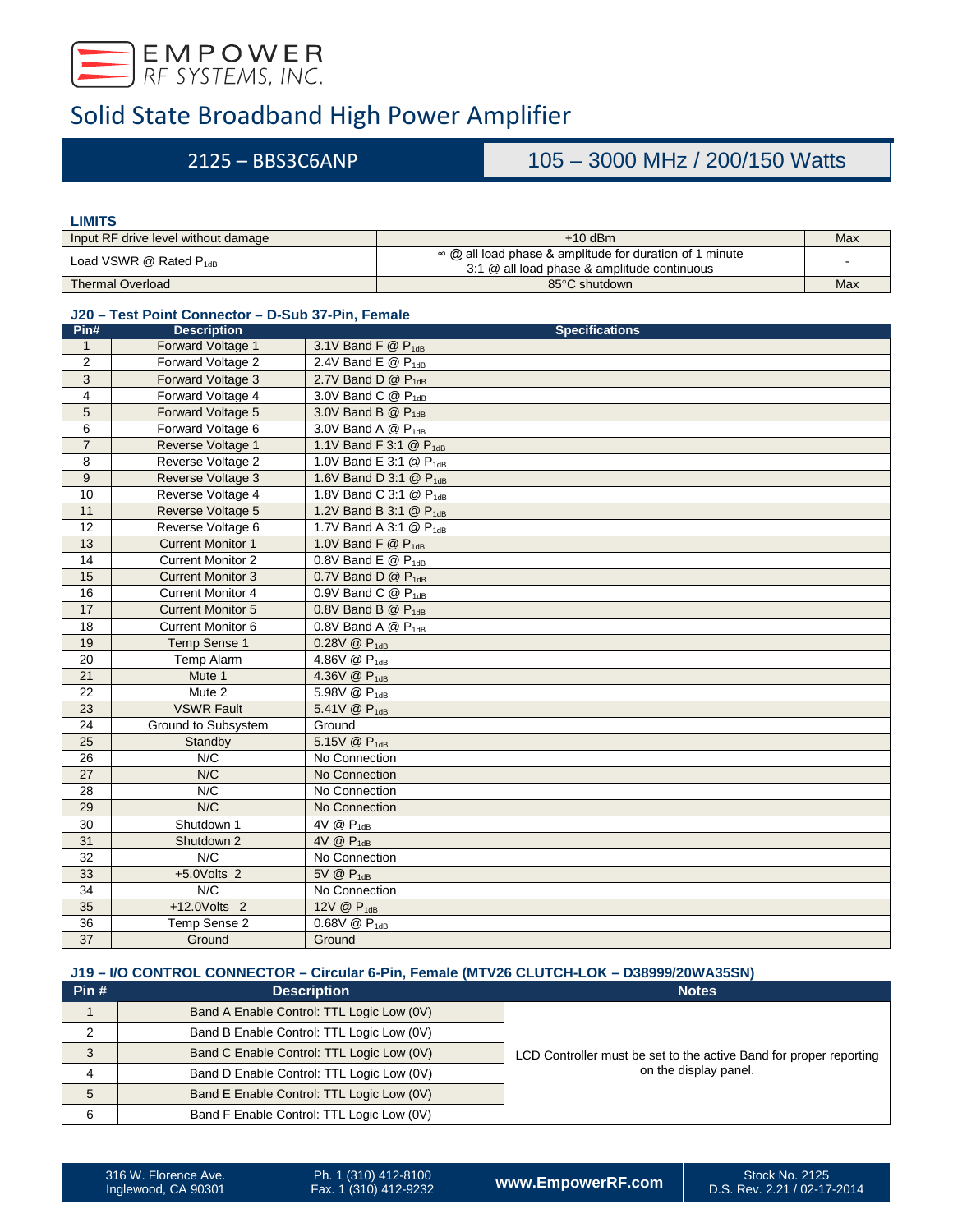

## 2125 – BBS3C6ANP 105 – 3000 MHz / 200/150 Watts



Ó Ő  $\circled{6}$ ō ۰

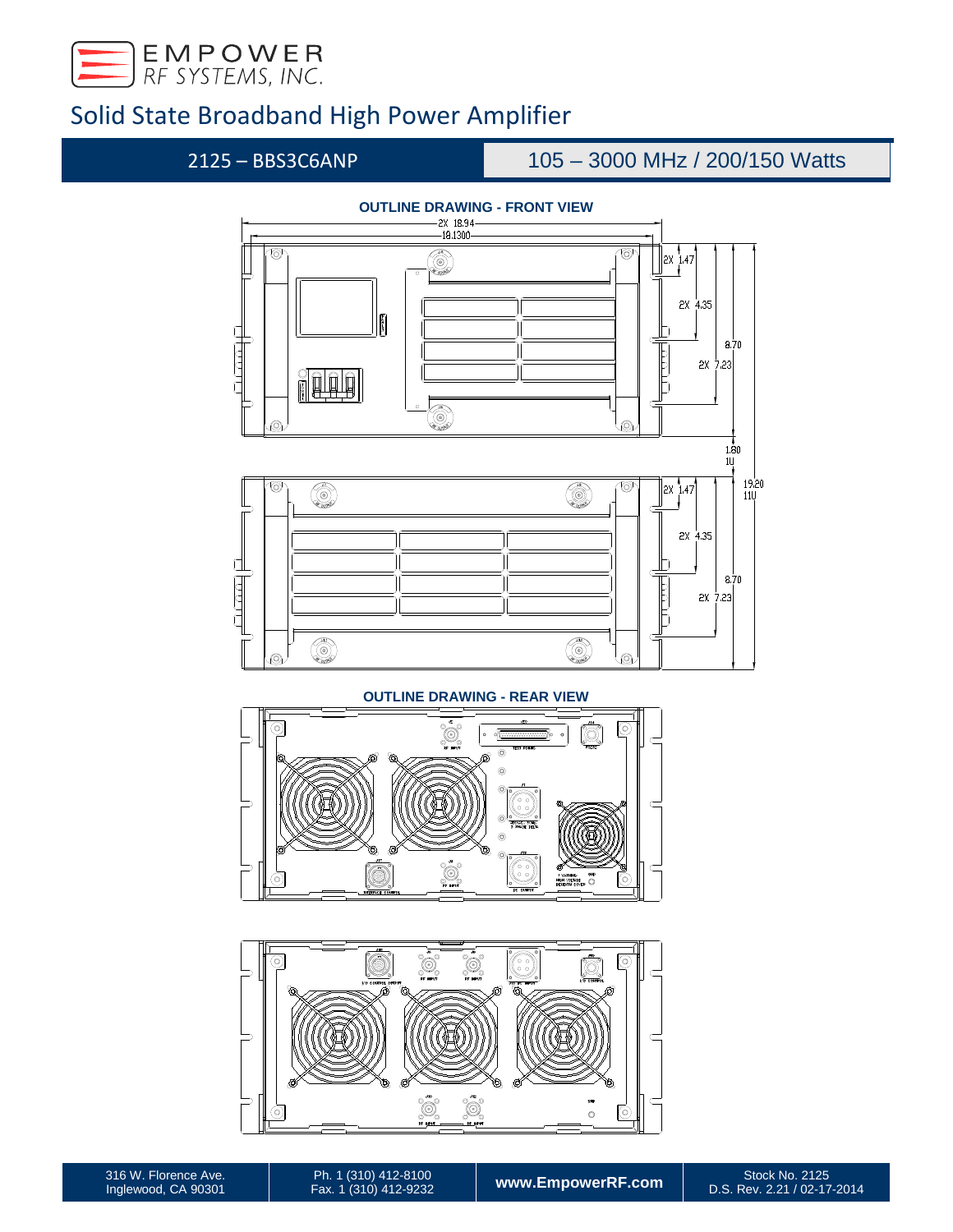

## 2125 – BBS3C6ANP 105 – 3000 MHz / 200/150 Watts

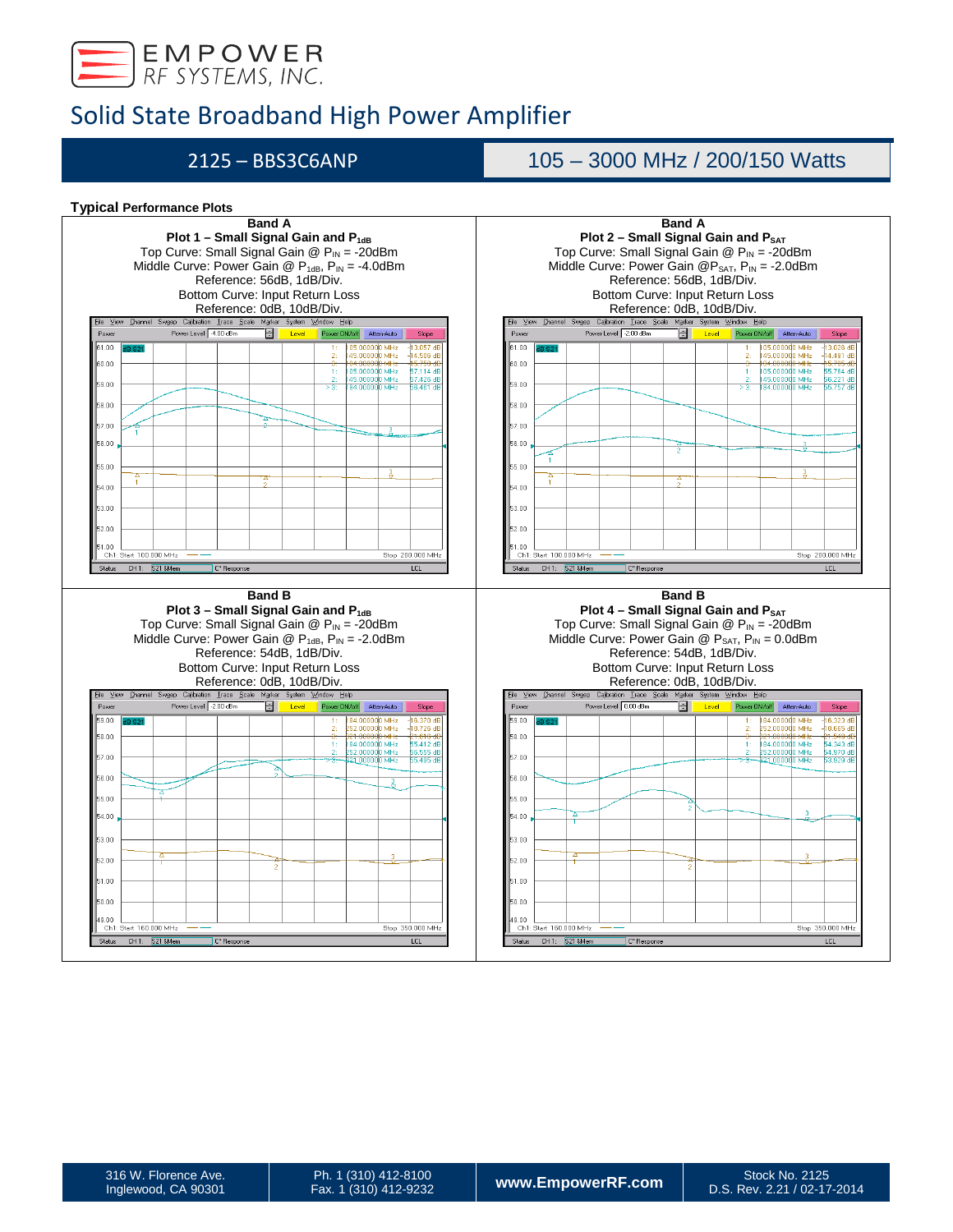

## 2125 – BBS3C6ANP 105 – 3000 MHz / 200/150 Watts